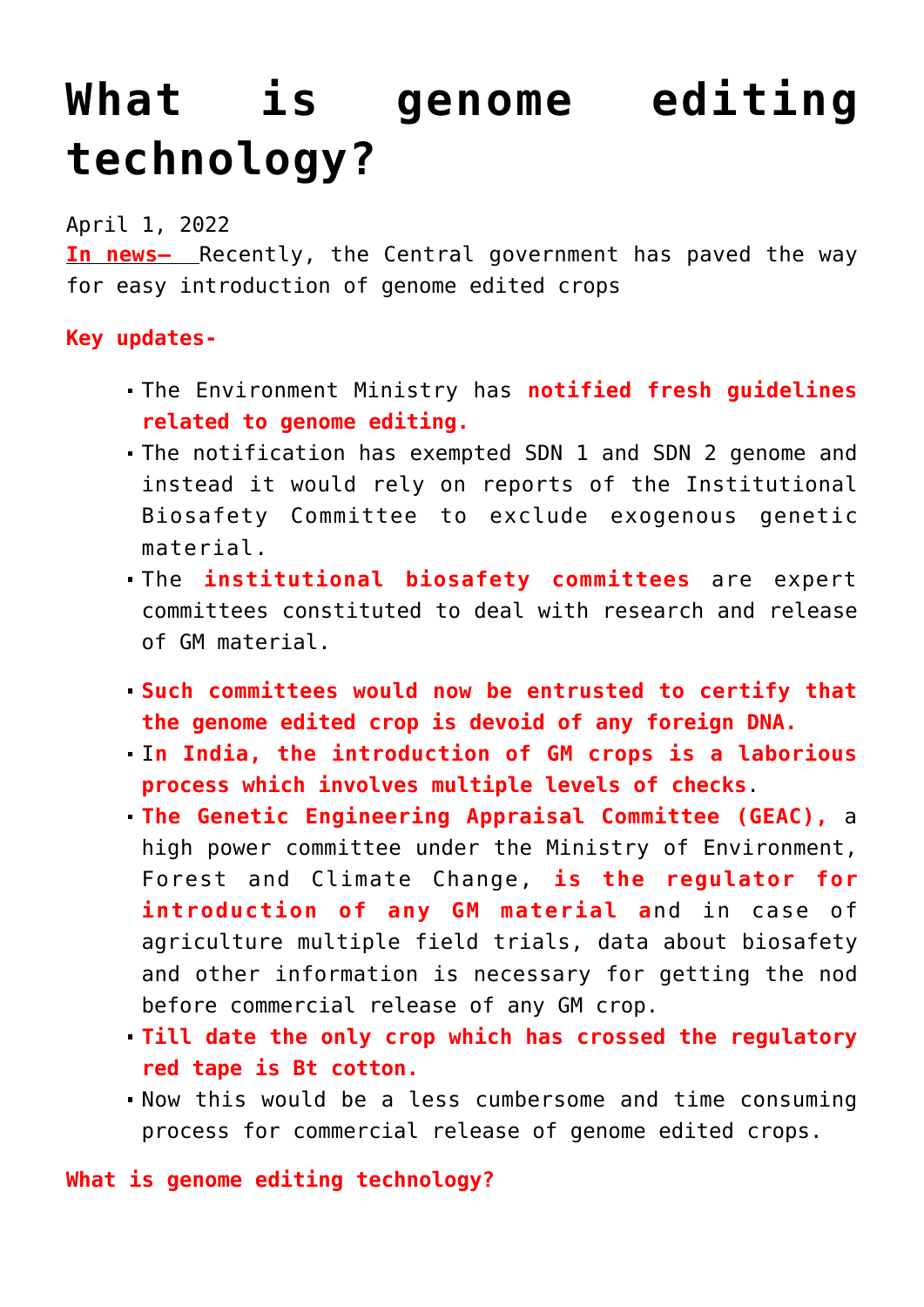- **Genome editing (also called gene editing) is a group of technologies** that lets scientists change the DNA of many organisms, including plants, bacteria, and animals.
- A decade ago, scientists in Germany and the US discovered a technique which allowed them to 'cut' DNA strands and edit genes.
- For agriculture scientists **this process allowed them to bring about desired changes in the genome by using site directed nuclease (SDN) or sequence specific nuclease (SSN).**
- Nuclease is an enzyme which cleaves through nucleic acid — the building block of genetic material.
- Advanced research has allowed scientists to develop the highly effective clustered regularly interspaced palindromic repeat (CRISPR) -associated proteins based systems.
- This system allows for targeted intervention at the genome sequence.
- Using this tool, agricultural scientists can now edit the genome to insert specific traits in the gene sequence.
- **Depending on the nature of the edit that is carried out, the process is divided into three categories — SDN 1, SDN 2 and SDN 3.**
	- **SDN1 introduces changes in the host genome's DNA through small insertions/deletions** without introduction of foreign genetic material.
	- In the case of **SDN 2, the edit involves using a small DNA template to generate specific changes.** Both these processes do not involve alien genetic material and the end result is indistinguishable from conventionally bred crop varieties.
	- On the other hand, **SDN3 process involves larger DNA elements or full length genes of foreign origi**n which makes it similar to Genetically modified organisms (GMO) development.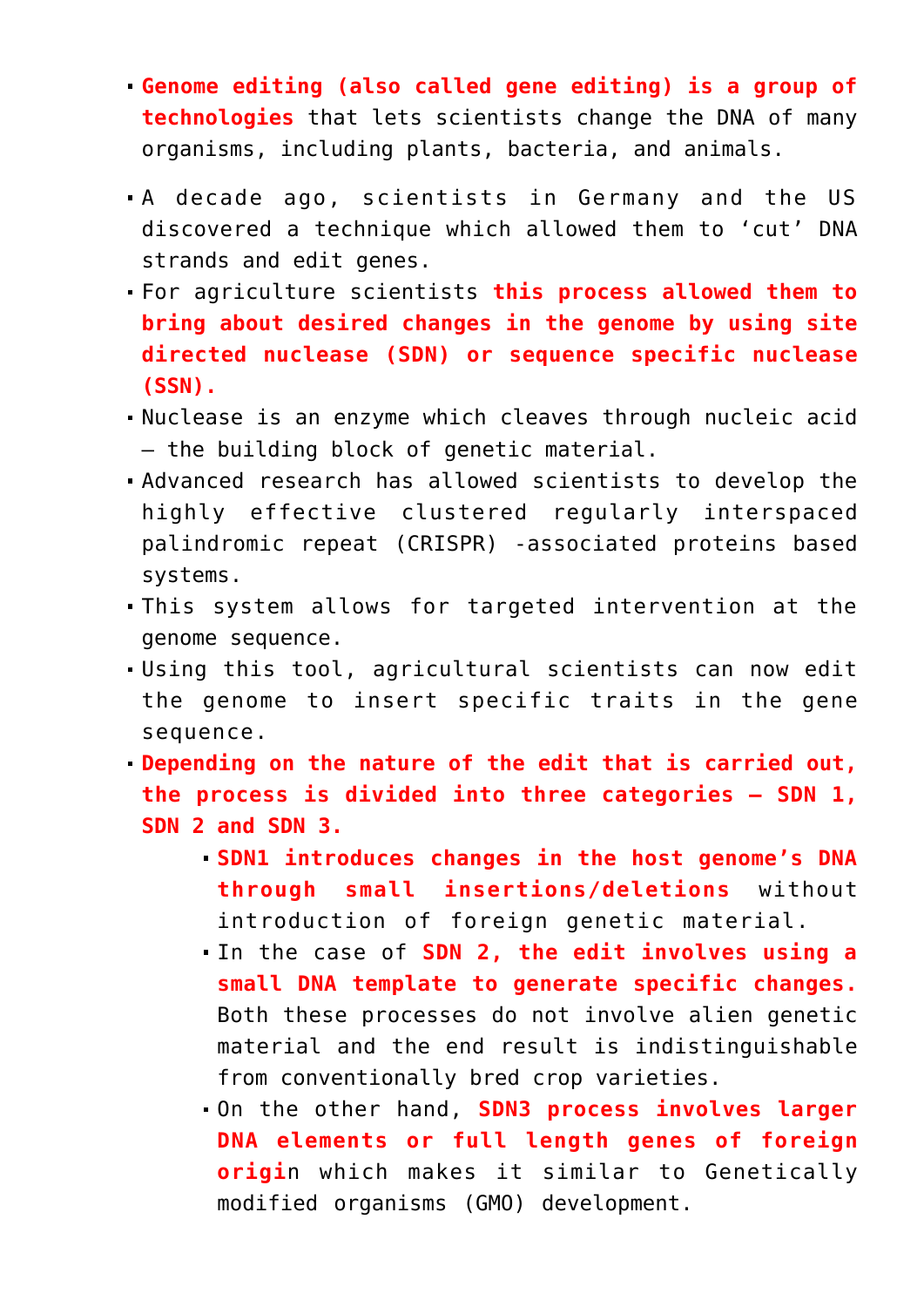#### **DNA** editing

A DNA editing technique, called CRISPR/Cas9, works like a biological version<br>of a word-processing programme's "find and replace" function.

#### HOW THE TECHNIQUE WORKS



#### **How is gene editing different from GMO development?**

- Genetically modified organisms (GMO) involves modification of the genetic material of the host by introduction of a foreign genetic material.
- In the case of agriculture, soil bacteria is the best mining source for such genes which are then inserted into the host genome using genetic engineering.
- For example, in case of cotton, introduction of genes cry1Ac and cry2Ab mined from the soil bacterium Bacillus Thuringiensis (BT) allow the native cotton plant to generate endotoxins to fight pink bollworm naturally.
- BT Cotton uses this advantage to help farmers naturally fight pink bollworm which is the most common pest for cotton farmers.
- **The basic difference between genome editing and genetic engineering is that while the former does not involve the introduction of foreign genetic material, the latter does.**
- In the case of agriculture, **both the techniques aim to generate variants which are better yielding** and more resistant to biotic and abiotic stress.
- Before the advent of genetic engineering, such variety improvement was done through **selective breeding** which involved carefully crossing plants with specific traits to produce the desired trait in the offspring.
- Globally, European Union countries have bracketed genome